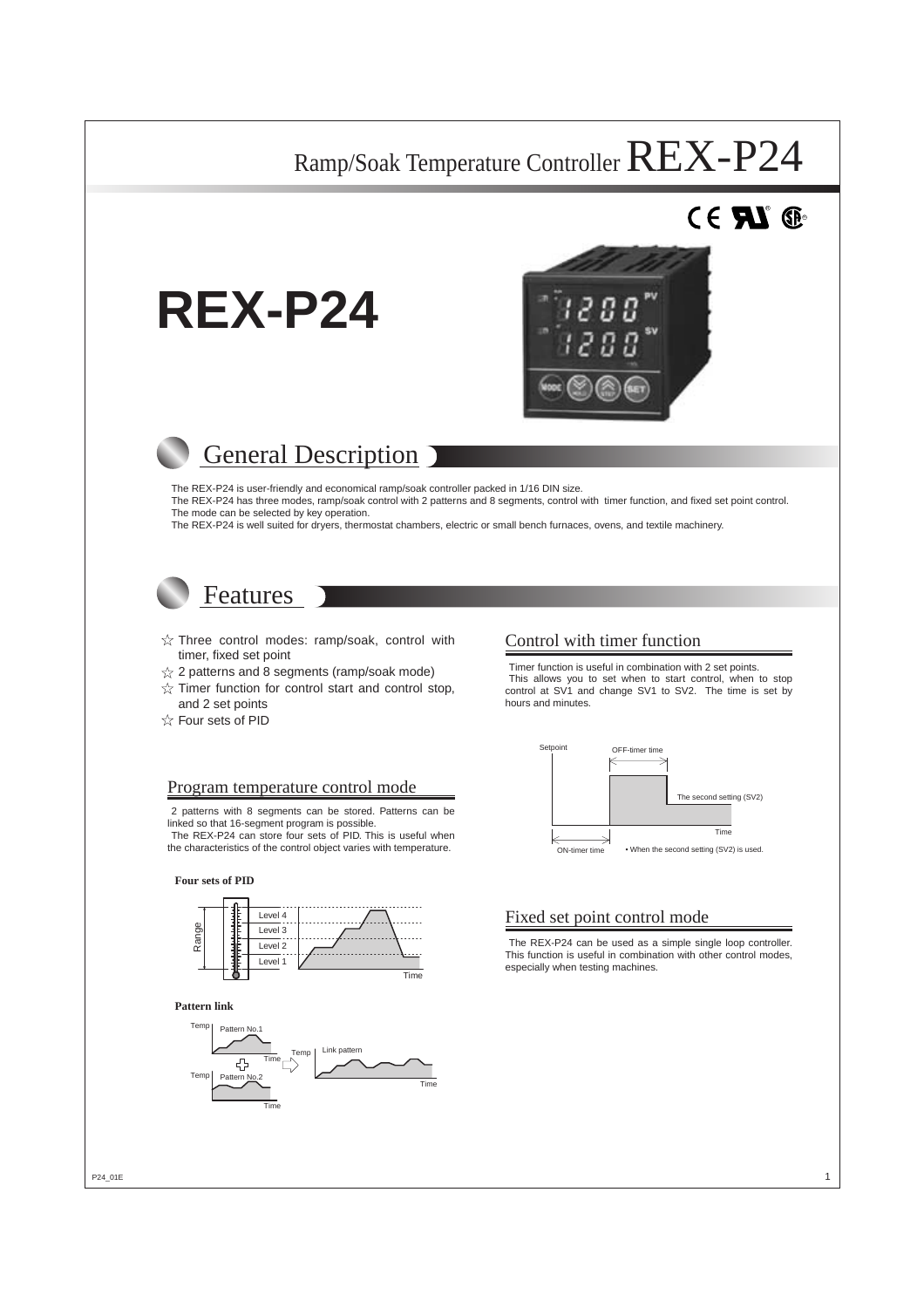## Specifications

#### Inputs

Input

a) Thermocouple : K, J, R, S, B, E, T, N (JIS/IEC), PLII (NBS) W5Re/W26Re (ASTM), U, L (DIN) •Influence of external resistance : Approx. 0.35µV/Ω

•Input break action : Up-scale

- b) RTD : Pt100 (JIS/IEC), JPt100 (JIS)
	- •Influence of input lead resistance : Approx. 0.0075%/ $\Omega$  of reading • Maximum 10Ω per wire

•Input break action : Up-scale

Sampling time

0.5 sec

PV bias -1999(-199.9) to 9999(999.9)°C[°F]

PV ratio 0.1 to 999.9%

Perfomance

#### Measuring accuracy

 $\pm$  (0.3% of span  $\pm$  1 digit)

- Cold junction temperature error
- Within ±1.5°C (between 0 and 50°C [32 and 122°F]) •Accuracy is not guaranteed between 0 and 400°C (0 and 752°F) for type B input.
- •Accuracy is not guaranteed between 0 and 32°F for type N, PLII and W5Re/W26Re.

Segment time accuracy

Within ±0.02% of reading

Other setting

Within ±0.5% of span Insulation resistance

More than 20MΩ (500V DC) between measured terminals and ground More than 20MΩ (500V DC) between power terminals and ground

Dielectric strength

1000V AC for one minute between measured terminals and ground 1500V AC for one minute between power terminals and ground

#### Program

| Storage program pattern : Max. 2 patterns (8 segments per pattern) |  |  |
|--------------------------------------------------------------------|--|--|

| Storage segments:     | Max. 16 segments<br>(Possible to link, 8 segments x 2 patterns)     |
|-----------------------|---------------------------------------------------------------------|
| Program repeat:       | 1 - 999 times or continuous                                         |
| Level setting:        | See input range                                                     |
| Time setting:         | 00 hr 00 min to 99 hrs 59 min                                       |
| PID constant section: | 4 levels (For level PID control)                                    |
| Start mode:           | Zero start or PV start (selectable)                                 |
| Wait zone:            | Up, down 0 to 99°C (°F) or 0.0 to 9.9°C (°F) at<br>going up or down |

#### Timer

Timer methods

a) Control start delay timer

b) Control stop timer c) Control start delay/stop timer

Timer setting

00 hr 00 min to 99 hr. 59 min

Second set value (SV2)

SV2 is the control set value used after the Off-timer time reaches 0. (SV2 can be off.)

#### Control

| Control method<br>a) PID control with autotuning |                                             |
|--------------------------------------------------|---------------------------------------------|
| Major setting range                              |                                             |
| Setting range:                                   | Same as input range.                        |
| Proportional band:                               | $1(0.1)$ to setting range                   |
|                                                  | (ON/OFF action when P=0)                    |
| Integral time:                                   | 1 to 3600sec. (PD action when $I=0$ )       |
| Derivative time:                                 | 1 to 3600sec. (PI action when D=0)          |
| Differential gap:                                | 0 to 100°C (°F) or 0.0 to 100.0°C (°F)      |
|                                                  | (When used with ON/OFF action)              |
| Output limiter high:                             | $-5.0$ to $+105.0%$                         |
| Output limiter low:                              | $-5.0$ to $+105.0%$                         |
| Control output                                   |                                             |
| Relay output:                                    | Form A contact, 250V AC 3A (resistive load) |
| Voltage pulse output :                           | $0/12V$ DC                                  |
|                                                  | (Load resistance: More than 600 $\Omega$ )  |
| Current output :                                 | 0 to 20mA or 4 to 20mA DC                   |
|                                                  | (Load resistance: Less than 600 $\Omega$ )  |

#### **Options**

Contact output function Number of points : 2 points a) Tempeature alarm Alarm action Deviation high, low, high/low, band, and process high, low alarms Set value high, low Alarm differential gap : 0 to 10°C (°F) or 0.0 to 10.0°C (°F) • Hold function can be programmed. b) Pattern end output (Ramp/soak mode) Setting time : 00 hr 00 min to 99 hr. 59 min c) Time signal output (Ramp/soak mode) Setting time : 00 hr 00 min to 99 hr. 59 min Storage pattern : 2 patterns d) Time-up output (Timer mode) Setting time : 00 hr 00 min to 99 hr. 59 min Alarm output Relay output, Form A contact 250V AC 1A (resistive load)

External contact input Type of control mode

| <b>IVUC OF COLITION ILIOUS</b> |                                               |                           |
|--------------------------------|-----------------------------------------------|---------------------------|
|                                | a) Fixed set point control mode : STOP, START |                           |
| b) Ramp/soak mode:             |                                               | <b>RESET, RUN</b>         |
| c) Timer mode:                 |                                               | <b>RESET, START</b>       |
| Input method:                  |                                               | Non voltage contact input |
|                                | OPEN: 500kΩ or more                           |                           |
|                                | CLOSE : $10\Omega$ or less                    |                           |
|                                |                                               |                           |

#### General specifications

External Dimensions (W x H x D)

48 x 48 x 100mm

Supply voltage

90 to 264V AC (Including supply voltage variation) [Rating : 100 to 240V AC] (50/60Hz common)

Power consumption

Less than 6 VA (100 to 240V AC)

Effect by power failure

A power failure of 20ms or less will not affect the control action. If the power failure is shorter than 2 seconds, the autotuning function (if used) will be canceled but the program continues. If the power failure is longer than 4 seconds, the controller returns to its initial status (start mode).

Operating environments : 0 to 50°C [32 to 122°F] , 45 to 85% RH

Memory backup : RAM back-up by lithium battery

Net weight

Approx. 180g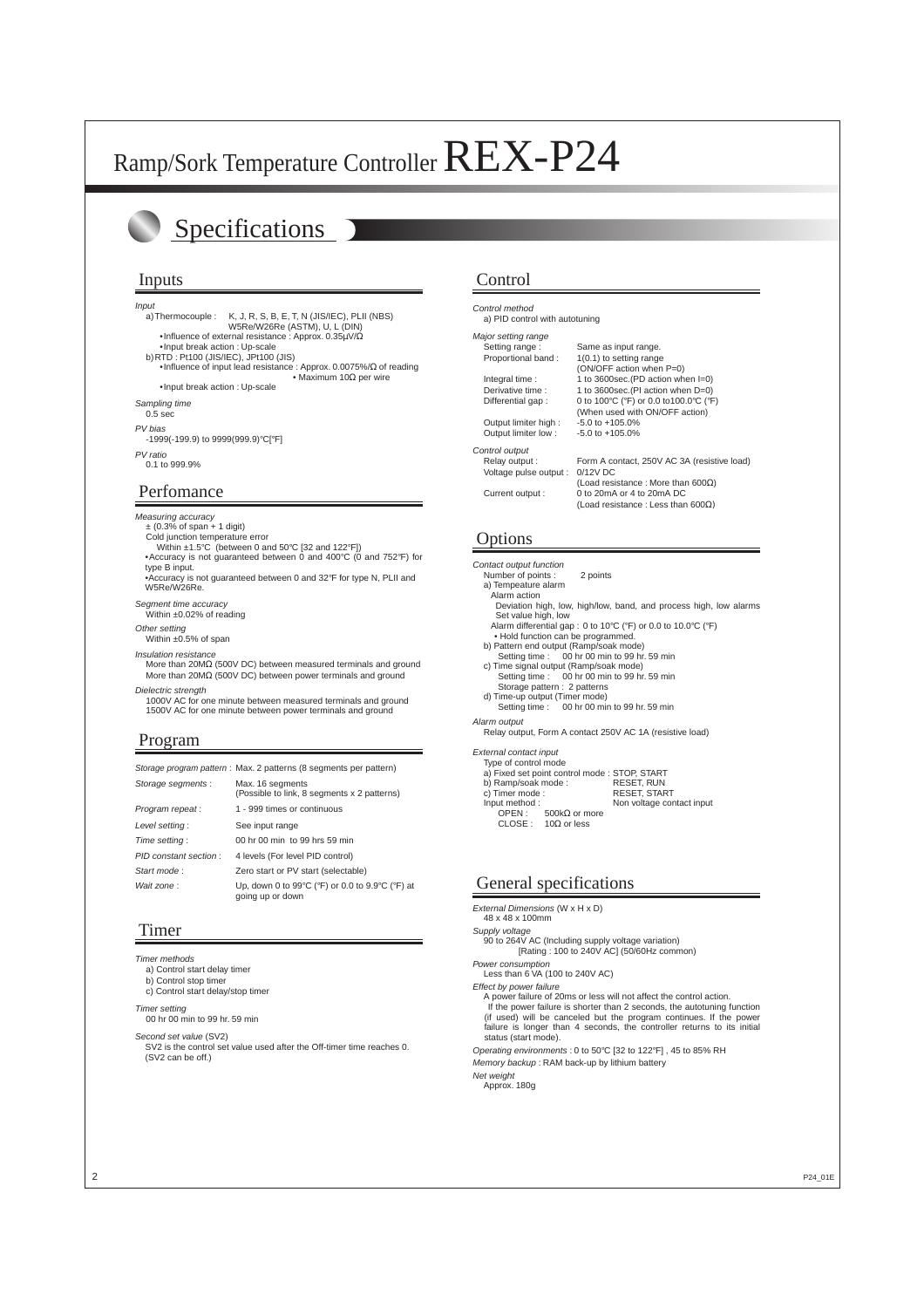# Model and Suffix Code

| Specifications                     | Model and Suffix Code                                                                                                                                                  |        |  |        |                   |   |   |   |
|------------------------------------|------------------------------------------------------------------------------------------------------------------------------------------------------------------------|--------|--|--------|-------------------|---|---|---|
| Model                              | REX-P24                                                                                                                                                                |        |  |        |                   |   |   |   |
| Control method                     | PID control with AT (reverse action)<br>PID control with AT (direct action)<br>Level PID control with AT (reverse action)<br>Level PID control with AT (direct action) | F<br>M |  |        |                   |   |   |   |
| Input type                         | See input range code table                                                                                                                                             |        |  |        |                   |   |   |   |
| Scale range                        | See input range code table                                                                                                                                             |        |  |        |                   |   |   |   |
| Control output                     | Relay output<br>Voltage pulse<br>DC current: 0 to 20mA<br>DC current: 4 to 20mA                                                                                        |        |  | M<br>8 |                   |   |   |   |
| Contact input                      | Not supplied<br>Supplied                                                                                                                                               |        |  |        | N<br>$\checkmark$ |   |   |   |
| Contact output 1                   | No contact output 1<br>See contact output code table                                                                                                                   |        |  |        |                   | N |   |   |
| Contact output 2                   | No contact output 2<br>See contact output code table                                                                                                                   |        |  |        |                   |   | N |   |
| Waterproof / dustproof<br>(NEMA4X) | Not supplied<br>Waterproof / dustproof spec. (Dedicated cover is used.)                                                                                                |        |  |        |                   |   |   | N |

For REX-P24 with CE mark, UL and CSA approval, please add the suffix of "/CE" at the end of the model code.

#### **Input range code**

| Thermocouple |                      |                                                     |        |           |                    |        |          |                                                    | <b>RTD</b> |
|--------------|----------------------|-----------------------------------------------------|--------|-----------|--------------------|--------|----------|----------------------------------------------------|------------|
| Input        | Code                 | Range                                               | Input  | Code      | Range              | Input  | Code     | Range                                              | Inp        |
|              | K 22                 | 999.9°C<br>$-199.9$                                 | R      | R:02      | 1769°C<br>ი —      | PLII   | A:02     | 1390°C<br>$0 -$                                    | JPt1       |
| Κ            | K:16                 | 1372°C<br>$-200$<br>$\hspace{0.1mm}-\hspace{0.1mm}$ |        | $R$ : A2  | 3216°F<br>$0 -$    |        | AA2<br>A | 2534°F<br>$\hspace{0.1mm}-\hspace{0.1mm}$          |            |
|              | $K$ : B <sub>2</sub> | $-199.9 -$<br>999.9°F                               | $\sim$ | S:02      | 1769°C             | W5Re   | W:02     | 2320°C<br>$\overline{\phantom{a}}$                 | Pt1        |
|              | $K$ $B3$             | 2500°F<br>$-330$<br>$\overline{\phantom{0}}$        | ت      | $S$ $A2$  | 3216°F             | /W26Re | W:AA     | 4208°F<br>$\overline{\phantom{a}}$                 |            |
|              | $J \nmid 14$         | 999.9°C<br>$-199.9$<br>$\overline{\phantom{a}}$     | в      | B:02      | 1820°C<br>$0 -$    | J      | U:08     | $600^{\circ}$ C<br>$\hspace{0.1mm}-\hspace{0.1mm}$ |            |
|              | $\frac{1}{15}$       | 1200°C<br>$-200$<br>$\hspace{0.1mm}-\hspace{0.1mm}$ |        | $B$ $A2$  | 3308°F<br>ი —      |        | AA<br>U  | 1100°F<br>$\overline{\phantom{a}}$                 |            |
| J            | : A9                 | 999.9°F<br>$-199.9$                                 | -      | E:06      | 1000°C<br>$-200$   |        | :05      | $900^{\circ}$ C<br>$\overline{\phantom{a}}$        |            |
|              | ∴B1                  | 2192°F<br>$-330$<br>$\qquad \qquad$                 |        | $E$ : A5  | $-330 -$<br>1832°F |        | AA2      | 1600°F<br>$\overline{\phantom{a}}$                 |            |
|              | : 01                 | 400.0°C<br>$-199.9 -$                               |        | N:02      | 1300°C<br>ი —      |        |          |                                                    |            |
|              | T : A1               | 752.0°F<br>$-199.9 -$                               | Ν      | $N$ $AA2$ | 2372°F<br>$0 -$    |        |          |                                                    |            |

| Input |   | Code           | Range            |
|-------|---|----------------|------------------|
|       | R | 02             | 1769°C<br>0      |
| R     | R | : A2           | 3216°F           |
| S     | S | 02             | 1769°C           |
|       | S | AA2            | 3216°F           |
| B     | R | : 02           | 1820°C           |
|       | R | A2             | 3308°F           |
| F     | F | 06             | 1000°C<br>$-200$ |
|       |   | A <sub>5</sub> | 1832°F<br>$-330$ |
|       |   | 02             | 1300°C           |
|       |   | $\Delta$       | 2372°F           |

| Input          |   | Code           | Range  |
|----------------|---|----------------|--------|
| PI II          | A | 02             | 1390°C |
|                | А | A2             | 2534°F |
| W5Re<br>/W26Re |   | 02             | 2320°C |
|                |   | A <sub>4</sub> | 4208°F |
| U              |   | 08             | 600°C  |
|                | н | A4             | 1100°F |
|                |   | 05             | 900°C  |
|                |   |                | 1600°F |
|                |   |                |        |

| <b>RTD</b> |   |                |                                |
|------------|---|----------------|--------------------------------|
| Input      |   | Code           | Range                          |
| JPt100     | P | 20             | $-510.0^{\circ}$ C<br>$-199.9$ |
|            |   | B <sub>6</sub> | $-950.0^{\circ}$ F<br>$-199.9$ |
| Pt100      | D | 20             | 660.0°C<br>$-199.9$            |
|            |   | A <sub>1</sub> | 999.9°F<br>$-199.9$            |

#### **Contact output code**

| Code   | Гуре                     | Code | Type                         | Code | Type                            |
|--------|--------------------------|------|------------------------------|------|---------------------------------|
| A      | Deviation High           | G    | Deviation High/Low with hold | ⌒    | Deviation Low with re-hold      |
| в      | Deviation Low            |      | Process High                 |      | Deviation High/Low with re-hold |
| ⌒<br>◡ | Deviation High/Low       |      | Process Low                  |      | Set value High                  |
| D      | Deviation band           |      | Process High with hold       | w    | Set value Low                   |
|        | Deviation High with hold |      | Process Low with hold        |      | Time signal output              |
|        | Deviation Low with hold  | Q    | Deviation High with re-hold  |      | Pattern end/Timer end output    |

\* Alarm re-hold function : The alarm becomes effective after it has first entered non-alarm range, when alarm set values are changed.